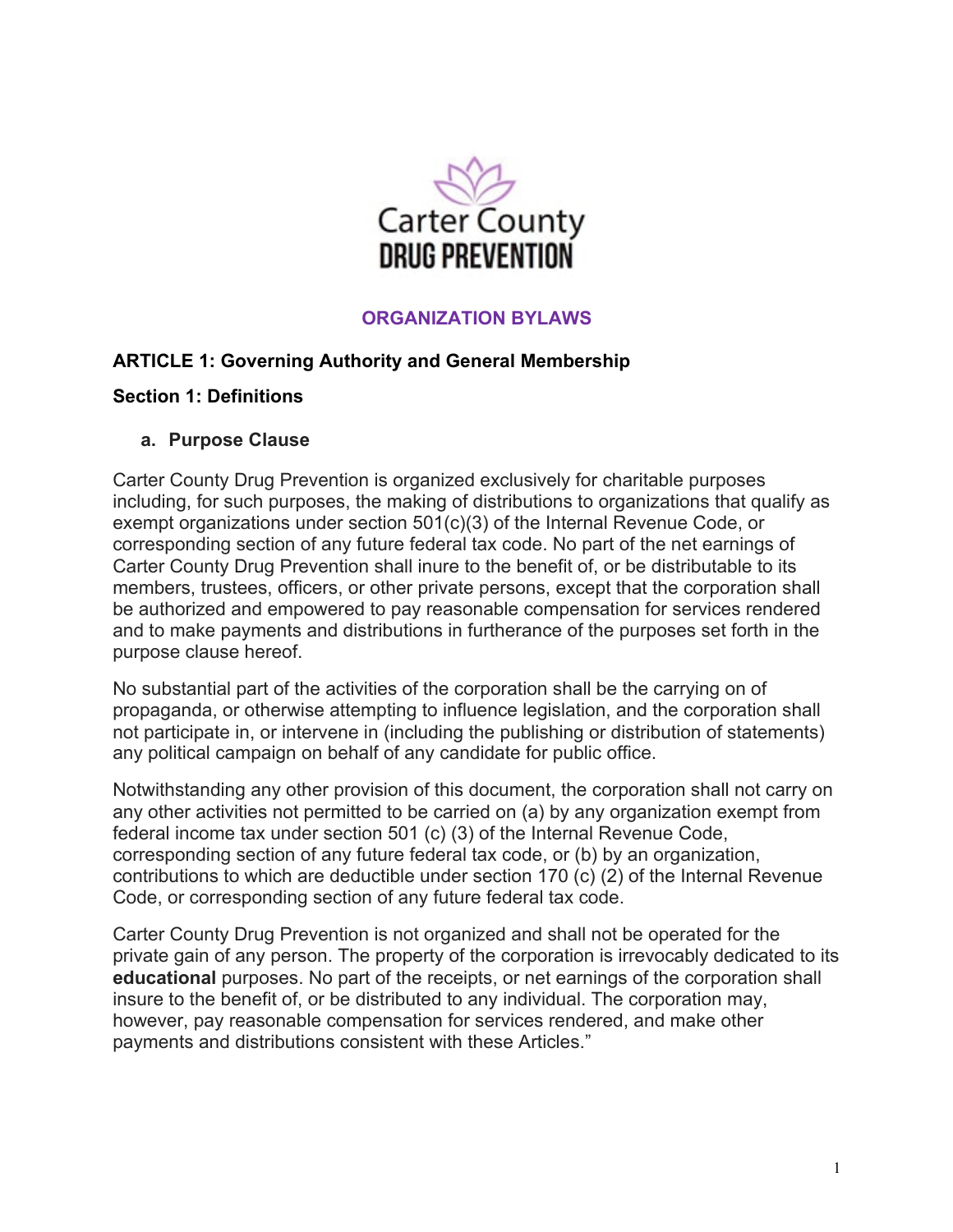- b. The governing body of Carter County Drug Prevention shall be known as its Steering Committee until the time in which 501c3 status is established and then will be referred to as Board of Directors. Throughout this document, the governing authority shall be referred to as governing authority to encompass either name. The CCDP Governing Authority shall have authority to do all things necessary and proper to operate and lead the organization. Additionally, the governing authority shall be the final authority in interpreting any CCDP contracts or official documents.
- c. Membership in the Carter County Drug Prevention Coalition (general coalition) is open to any person representing an organization, business, agency, or any individual who supports the coalition's mission and purpose. Members will participate in determining the direction of the coalition, serve as a liaison to the member's organization and community sector, promote common interest in prevention and harm reduction as it relates to substance abuse, participate in community prevention activities and events sponsored by the coalition and attend Carter County Collaborative meetings regularly.

# **Section 2: Composition**

- a. The CCDP Governing Authority will be voted in by the general membership. At least five representatives must live and/or work in Carter County. All members who have been an active part of CCDP for at least one year are eligible for election to the CCDP Governing Authority.
- b. For both the community collaborative and governing authority, diversity in sector representation is desired. These sectors include but are not limited to the following: Addiction Treatment Agencies, Faith-based Organizations, Law Enforcement, City or County or Juvenile Courts, Local government, Educators, Corporations, Local and Small Business, Health Care Providers, Social Service Agencies, Concerned Citizens, parents, child and youth advocates of Carter County, Media and Youth. General coalition may be made up of as many of these and other sectors who are willing to serve as part of the coalition.

# **Section 3: Officers of the CCDP Governing Authority**

- a. The CCDP Governing Authority shall be the governing body of Carter County Drug Prevention and have supervisory and administrative authority over coalition staff.
- b. The CCDP Governing Authority shall carry out policies and shall lead and execute the objectives, oversee contract requirements and deliverables, and liaison with the coalition's fiscal agent for accountability of funds.
- c. The CCDP Governing Authority is authorized to present recommendations to the general membership for internal policies and procedures as may be deemed advisable and is responsible for ensuring coalition contracts and memorandums of agreement are followed.
- d. The CCDP Governing Authority of Carter County Drug Prevention Coalition shall include at least seven, but no more than nine members. Five standing officers will be:
	- i. Chair
	- ii. Vice-Chair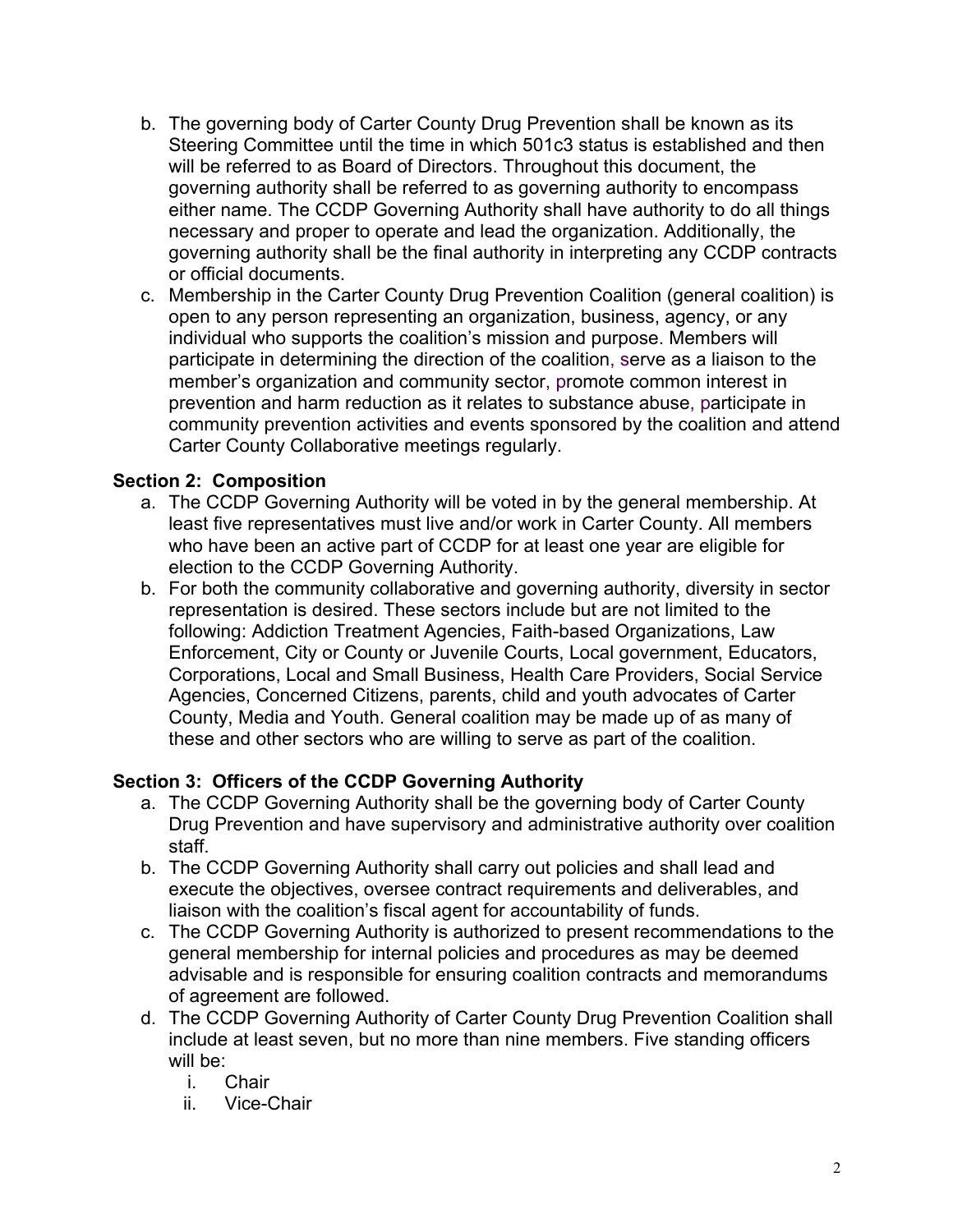- iii. Treasurer
- iv. Secretary
- v. Youth Representative
- vi. Others may be elected as needed

### **Section 4: Roles of Officers**

- a. The Chair shall:
	- i. suggest actions which may promote the welfare and increase the usefulness of the Coalition
	- ii. communicate with CCDP Governing Authority and Coalition members between meeting times on pertinent information
	- iii. represent the Coalition at public and/or media events or designate an appropriate individual
	- iv. represent the CCDP Governing Authority for oversight of the coalition staff
	- v. provide oversight for execution of any binding contract
	- vi. moderate all meetings in an orderly fashion
	- vii. sign, with the Secretary or any other proper officer thereunto authorized by the governing authority, any deeds, mortgages, bonds, contracts, or other instruments which the governing authority has authorized to be executed, except in cases where the signing and execution thereof shall be expressly delegated by the governing authority or the bylaws to some other officer or agent of CCDP or shall be required by law or policy to be otherwise signed or executed
	- viii. If grievances arise, the following guidelines are used:
		- 1. All employee grievances should be brought to the attention of the Director in the hope that communication between employee and supervisor will resolve the dispute. This is the case also for nonemployees or contractors.
		- 2. If the person feels that the dispute was not resolved properly, the employee may present a written complaint to the Chair of the governing body. The written complaint shall include the following information:
			- a. Description of the complaint
			- b. Date of the occurrence
			- c. Attempts made to resolve the grievance
			- d. The relief requested
		- 3. Upon receipt the Chair of the governing body will review the facts related to the dispute with the governing body and will respond within five working days.
		- 4. If the complaint is against the Director, the same process is followed with the grievance going to the governing body.
	- ix. perform such other duties as are necessary to the office of Chair
	- x. perform such other duties as are necessary to the office of Chair
- b. The *Governing Authority* Secretary shall:
	- i. keep minutes of all meetings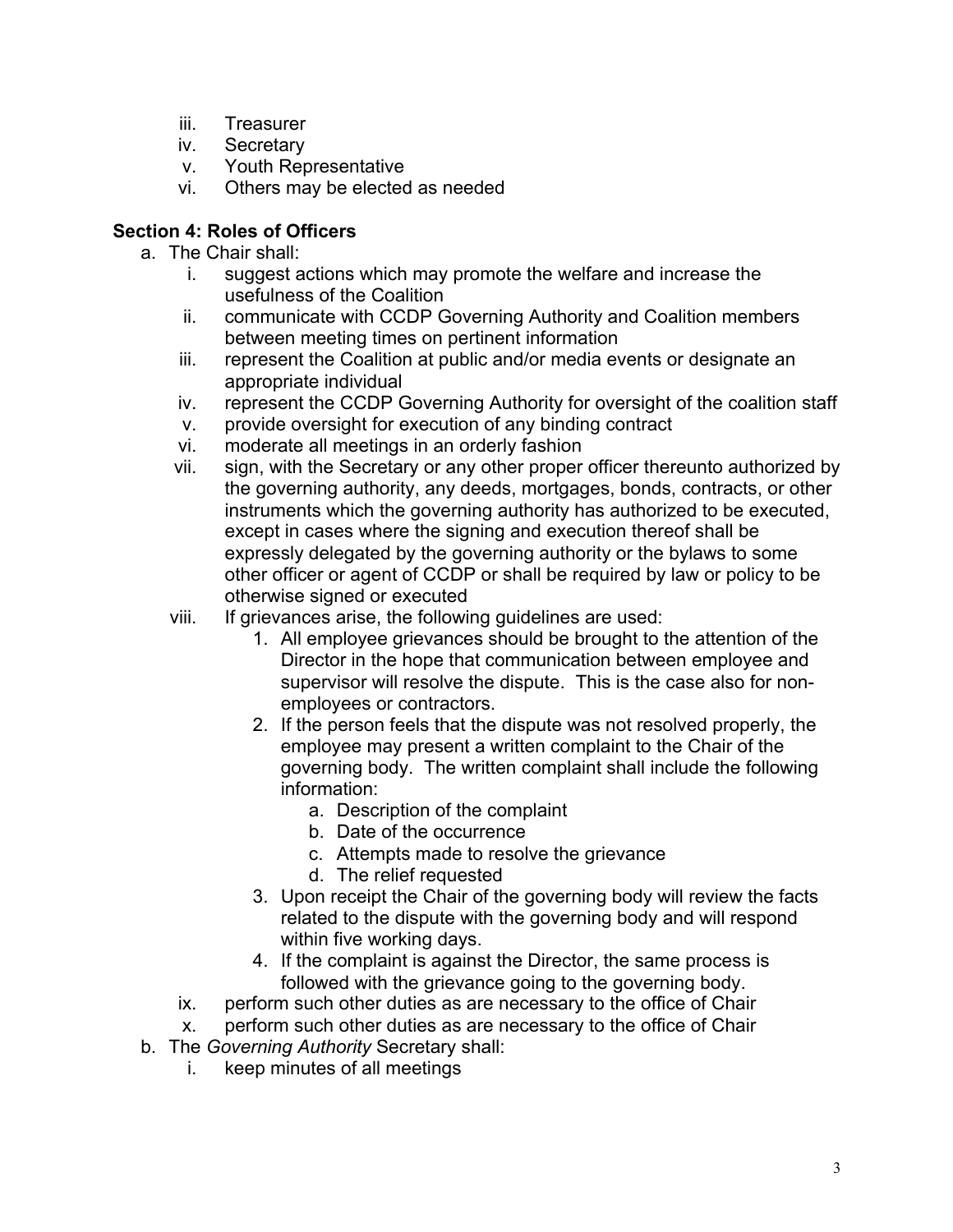- ii. ensure minutes are printed and stored in coalition "meeting minutes binder" or other system of storing for historical purpose
- iii. be custodian of Coalition's policies, procedures, reports, and records as are necessary for the office or as may be requested by contract
- iv. when leaving office, will provide all records in custody to the next secretary elect.
- v. see that minutes are publicized for membership as dictated in notification section of bylaws
- vi. see that all notices are duly given in accordance with the notification section of bylaws or as required by law
- vii. in general perform all duties incident to the office of Secretary and such other duties as from time to time may be assigned to him/her by the governing authority
- c. The *Coalition* Secretary shall:
	- i. Send meeting reminder to members two weeks in advance of the meeting including deadlines for and
		- 1. reminder to provide updates via event and activity form: https://forms.gle/8gvrC6i3qhnAgVS8A
		- 2. reminder to provide updates via committee progress form: https://docs.google.com/forms/d/1lpwSuL88LIqHRn4Ku28VKjjxOcZ LP3xgai9PV-iDI0Y/edit?usp=sharing
	- ii. Prepare agenda for meeting including:
		- 1. Compilation of event & activity forms
		- 2. Compilation of committee progress updates
	- iii. Share meeting agenda with partners during the week prior to the meeting.
	- iv. Collect meeting minutes during the meeting and upload to shared drive or other system of storing for historical purpose *within one week* of meeting: https://drive.google.com/drive/folders/19ogQk1HE0c-AYSgNRCmAmtIUodULxo7o?usp=sharing
	- v. When leaving office, will provide all records in custody to the next secretary elect.
	- vi. Communicate pertinent information with members between meeting times as needed.
- d. The Treasurer shall:
	- i. be liaison to fiscal agent and/or funders for funding accountability
	- ii. work in tandem with Coalition staff and/or fiscal agent to ensure adequate funds for coalition activities and obligations
	- iii. submit quarterly financial report to governing authority
	- iv. have charge and custody of and be responsible for all funds and securities of CCDP
	- v. be able to receive and give receipt for monies provided to CCDP and deposit such monies in the name of CCDP in such banks, trust companies or other depositories as shall be selected by the governing authority
	- vi. file any tax documents with the state
	- vii. ensure that all accounts under CCDP have at least two names listed.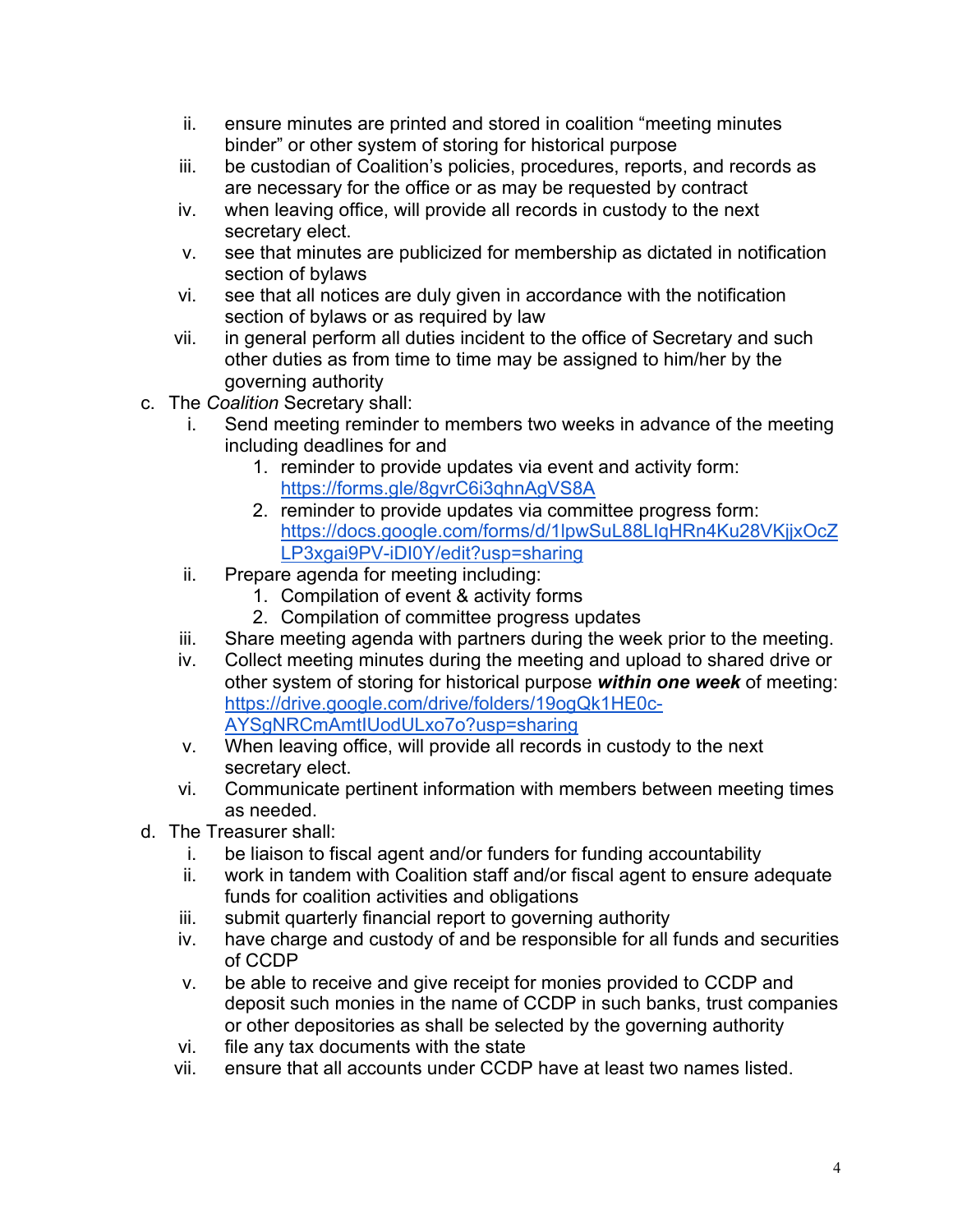- viii. ensure staff or committees under CCDP understand financial policies and procedures and the need to be able to produce receipts or documentation of any monies they have come in contact with- whether incoming or outgoing- at any time of the Treasurer's request.
- ix. address all reported concerns or complaints regarding corporate accounting practices, internal controls, or auditing in compliance with coalition's whistleblower policy. The Compliance Officer shall immediately notify the governing authority of any such complaint and work with them until the matter is successfully resolved.
- x. in general perform all duties incident to the office of Treasurer and such other duties as from time to time may be assigned to him by the governing authority.
- e. The Vice Chair shall
	- i. coordinate efforts to establish additional membership and linkages to local, state and national organizations
	- ii. be responsible for identifying members with the necessary skills to accomplish the tasks of chartered Working Committees
	- iii. act as Chair in their absence
	- iv. act as Coalition Compliance Officer, who has specific and exclusive responsibility to investigate all reported whistleblower policy violations. For suspected fraud, or when members are not satisfied or uncomfortable with following Carter County Drug Prevention's open-door policy, individuals should contact Carter County Drug Prevention's Compliance Officer directly.
		- 1. Carter County Drug Prevention's Compliance Officer is responsible for investigating and resolving all reported complaints and allegations concerning violations, at their discretion. The Compliance Officer has direct access to members of the governing body and is required to report compliance activity at least annually.
		- 2. Anyone filing a complaint concerning a violation or suspected violation must be acting in good faith and have reasonable grounds for believing the information disclosed indicates a violation. Any allegations that prove not to be substantiated and which prove to have been made maliciously or knowingly false will be considered a serious disciplinary offense.
		- 3. Violations or suspected violations may be submitted on a confidential basis by the complainant or anonymously. Reports of violations or suspected violations will be kept confidential to the extent possible, consistent with the need to conduct an adequate investigation.
		- 4. The Compliance Officer will notify the sender and acknowledge receipt of the reported violation or suspected violation within ten business days. All reports will be promptly investigated and appropriate corrective action will be taken if warranted by the investigation.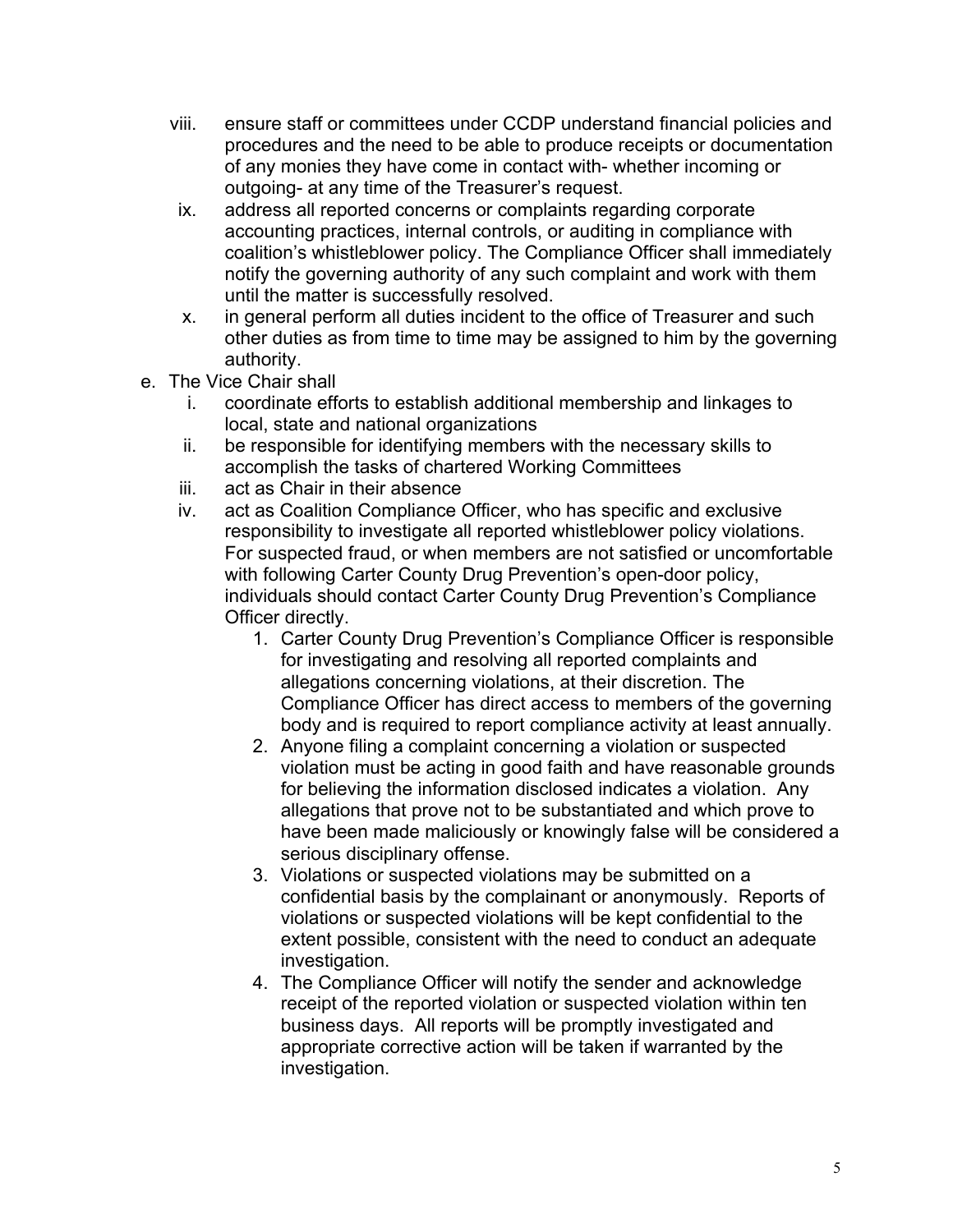### **Section 5: Term Limits, Vacancies and Member Standards**

- a. CCDP Governing Authority members serve two year terms. CCDP Governing Authority officers are elected biennially in May at a general meeting of the membership and start new terms effective July 1 of each new term year. Terms shall be staggered so that the term of four or three members shall expire each year. All members of the governing authority can serve consecutive terms as long as they are nominated and elected per policy stated in bylaws.
- b. Any elected governing authority member may be removed by Carter County Drug Prevention members with a majority of the members present at a meeting or by a majority vote of the governing authority whenever, in its judgment, the best interests of CCDP will be served thereby. Offenses such as revealing information from closed board sessions to non-board members, acting in a way that negatively impacts the reputation of CCDP or any offense the coalition finds to be serious should instigate removal of the member from the coalition and any other CCDP leadership position.
- c. A vacancy in the governing authority caused by death, resignation or removal of a governing authority member shall be filled by a qualified elected alternate to serve the unexpired term (not necessarily position) of the governing authority member who has vacated their position. New members will be assigned offices by the remaining board members.
- d. By submitting an application for membership to CCDP, members agree to abide by all standards and policies of CCDP as established by the governing authority. Members shall refrain from engaging in any activity that may bring reproach on CCDP. Members are expected to conduct themselves in a professional and courteous manner at all times. In those rare instances of a preserved lapse in decorum a written complaint may be made to the CCDP Governing Authority regarding member misconduct. The accused member will be advised of the complaint and will be given a reasonable opportunity for rebuttal. CCDP governing authority shall review and discuss complaints received and if any action is required. Should action be required, processes for removal or remediation will be discussed with the offending member by the Chair of the governing authority. Membership in CCDP general coalition is voluntary and any member may resign at any time by simply no longer attending meetings and events.
- e. All books and records of Carter County Drug Prevention may be inspected by any member. Requests must be made to and approved by the CCDP Governing Authority.
- f. The names, email addresses and phone numbers of each member will be maintained by the Carter County Drug Prevention staff

# **Section 6: Regular Membership and Executive Committee Meetings**

**a. Regular Meetings shall be held at times and meeting places established by the Carter County Collaborative executive committee in communication with members and shall be held monthly unless an executive committee vote is taken to postpone a meeting within reason.**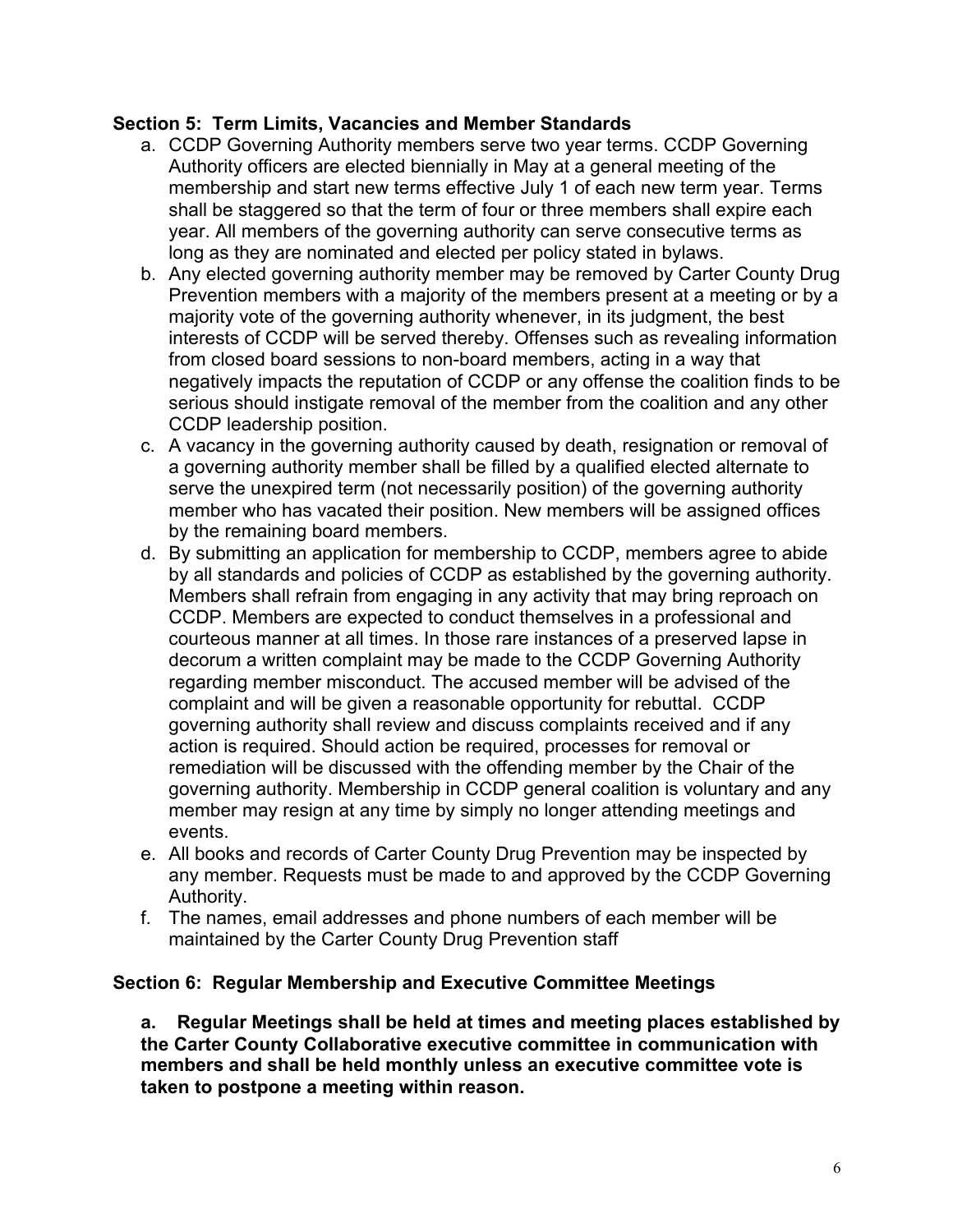**Section 6.1: Meeting Notification**

**a. Notice of a meeting will be given at least ten (10) days prior to the scheduled day citing the date, time, and location of the meeting, the last meeting's minutes, and the current agenda when possible and sent electronically. A reminder will be sent by email two to three days prior to the meeting when possible.**

**b. Minutes from each meeting shall be shared with full membership within two (2) weeks of said meeting. Meeting dates, times and locations are subject to change at the discretion of the organization Director or Chair under circumstances outside the collaborative's control.**

**c. Dates and times of Carter County Collaborative Executive Committee meetings shall be shared with general membership upon request.**

**Section 6.2: Special Meetings**

**a. Any Collaborative Chair may call an emergency meeting, as deemed appropriate, upon three days' notice to the membership, which may be via email or a phone call. Any Collaborative Chair may call such meetings on their own initiative and shall also be obliged to call such meetings when requested to do so by at least two other members of the executive committee.**

**Section 6.3: Collaborative Committee Meetings**

- **a. Members must participate in at least one subcommittee chosen from:**
	- **A. Committee A: Substance Abuse and Mental Health (including but not limited to alcohol, tobacco, prescription drugs, ACEs and trauma awareness, stigma reduction, etc.),**
	- **B. Committee B: Community Action & Awareness (planning, implementing and sharing after school programs, community gardens, litter pick-ups, Christmas and winter need drives, etc.)**
	- **C. Committee C: Community Assessment (Community Health Assessment, Data Collection, establishing need for additional subcommittees, etc.)**

**These committees may not always meet, but will need to be maintained throughout the life of the collaboration.**

**c. Dissolution of Committees: Committees shall be discharged by the collaborative Chair when their work has been completed and their reports have been presented as information to the full board, or, when in the opinion of the Executive Committee, it is deemed wise to discontinue the committee.** 

**Section 6.4: Quorum**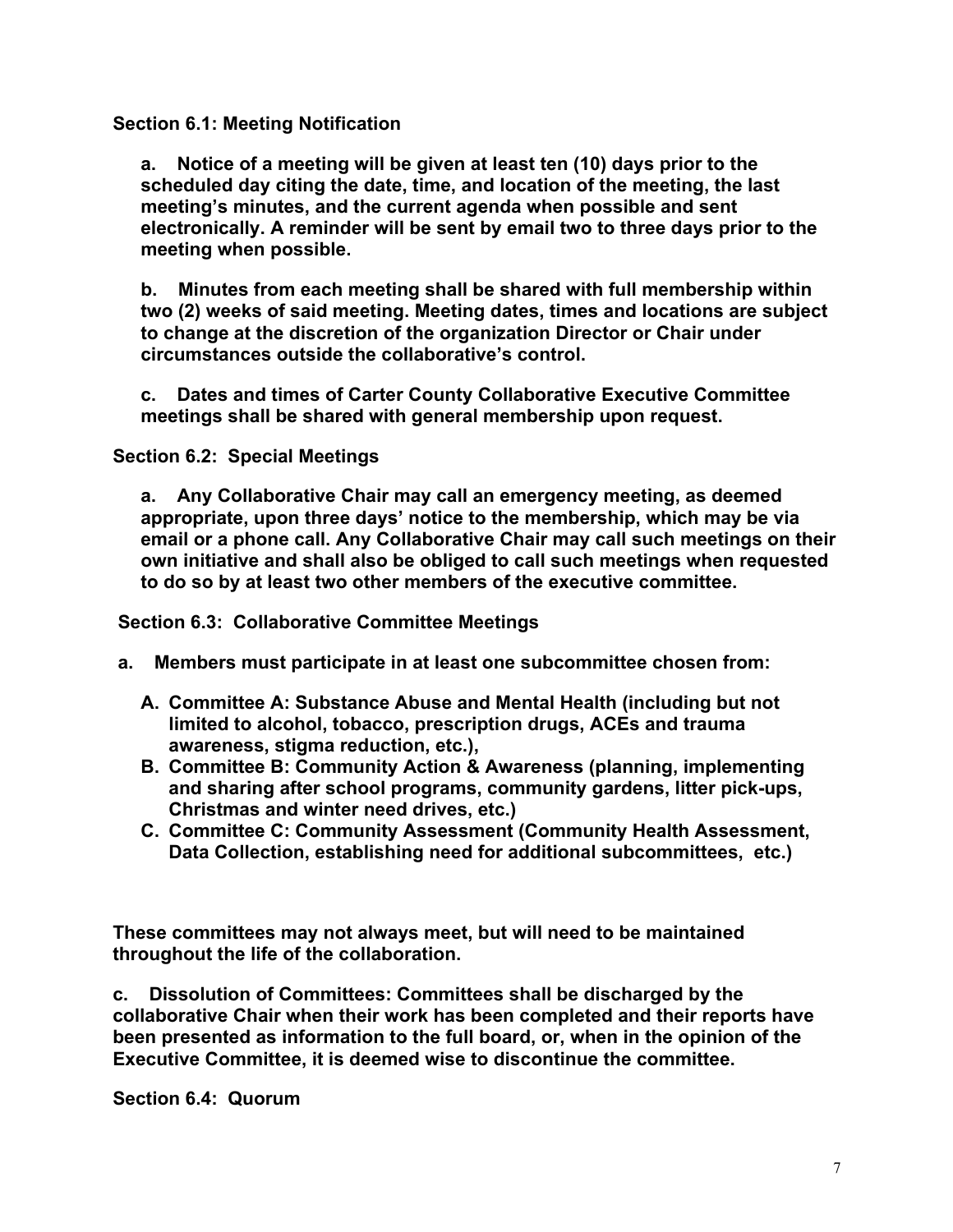### **a. Quorum at any meeting of the general membership is recognized as those members present when the meeting began.**

**b.** Quorum for any governing authority meeting shall be five no matter the number of governing authority members as long as bylaws state 7-9 as the required number of members.

### **Section 6.5: Decision-making processes**

**a. A consensus based decision-making process shall be used in lieu of a formal parliamentary procedure in both general collaborative and governing authority meetings in which decision making or action steps are required except for in the case of governing authority elections.**

**b. The NASCO Fist to Five method will be used for voting procedures. Fist to Five is quality voting. It has the elements of consensus built in and can prepare groups to transition into consensus if they wish. Most people are accustomed to the simplicity of "yes" and "no" voting rather than the complex and more community-oriented consensus method of decision making. Fist to Five introduces the element of the quality of the "yes." A fist is a "no" and any number of fingers is a "yes," with an indication of how good a "yes" it is. This moves a group away from quantity voting to quality voting, which is considerably more informative. Fist to Five can also be used during consensus decision making as a way to check the "sense of the group," or to check the quality of the consensus.**

**c. Fist to Five is accomplished by raising hands as in voting, with the number of fingers raised that indicates level of agreement. • A fist means, "I vote NO." or in consensus it means, "I object and will block consensus (usually on moral grounds)." • 1 finger means, "I'll just barely go along." or, "I don't like this but it's not quite a no." or, "I think there is lots more work to do on this proposal." In consensus this indicates standing aside, or not being in agreement but not blocking the consensus. • 2 fingers means "I don't much like this but I'll go along." • 3 fingers means, "I'm in the middle somewhere. Like some of it, but not all." • 4 fingers means, "This is fine." • 5 fingers means, "I like this a lot, I think it's the best possible decision."**

**d. To pass, a motion must receive at least half of the collaborative members present's votes as fours or fives.**

**e. Each Executive Committee member shall possess one (1) vote in matters coming before the executive committee. A quorum of members must be present in person, via conference call, or electronic communication for the transaction of collaborative business. The NASCO Fist to Five method outlined above will used for all voting procedures**

**Section 6.6: Weather Cancellation Policy**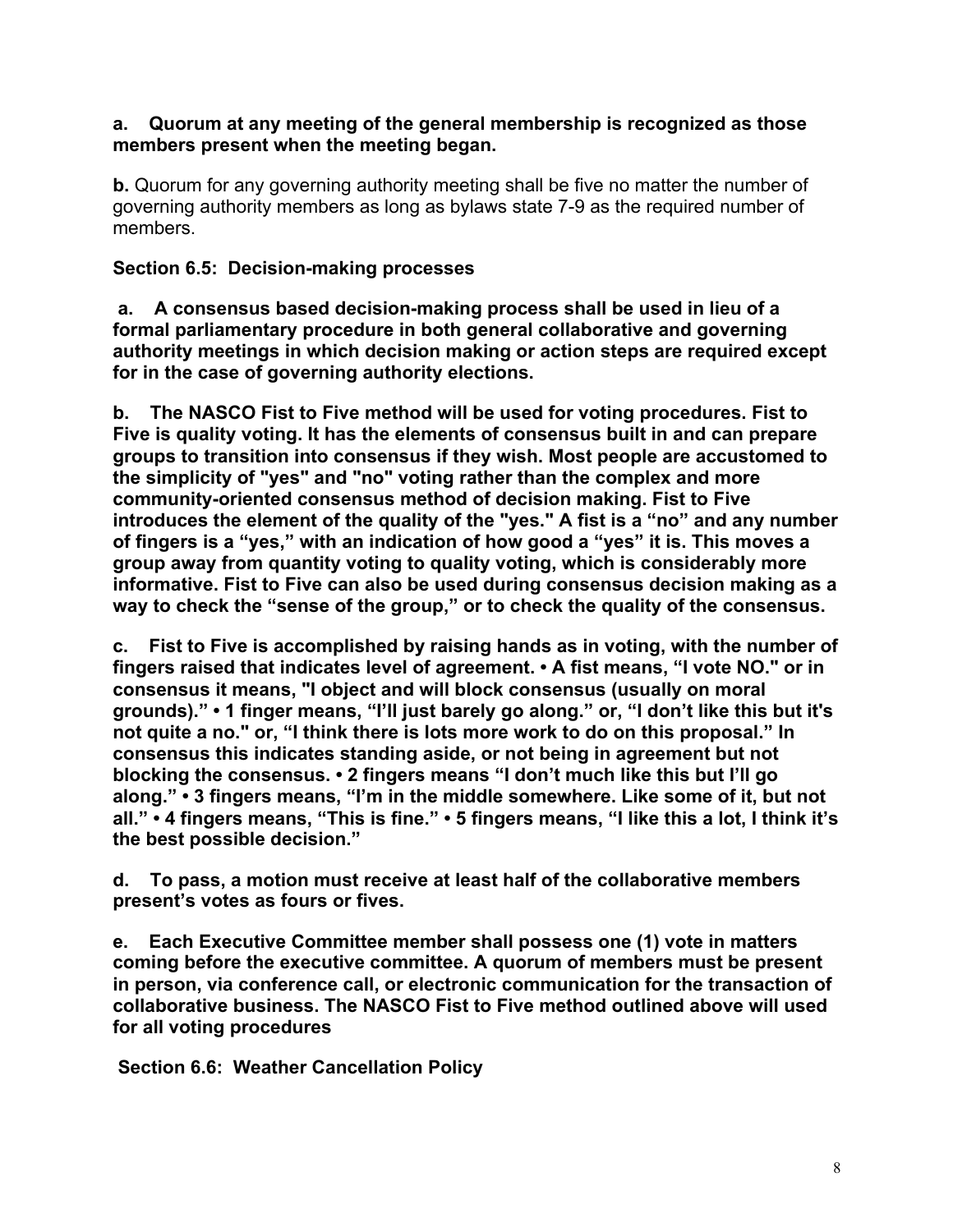**a. Carter County Collaborative in-person meetings will be cancelled if the**  *Elizabethton City School System* **is closed due to inclement weather. Rescheduled meeting notifications will be sent to the membership via email. Virtual meetings will not be impacted by school schedule changes.** 

Section 6.7 Regular Meetings of the governing authority

a. Regular Meetings of the governing authority shall be held at times and meeting places established by the governing authority and shall be held at least quarterly unless a board vote is taken to postpone a meeting within reason. All regular board meetings shall be open to members of CCDP. Dates and times shall be shared with CCDP general membership via electronic means upon request. Special meetings of the governing authority may be held upon three days' notice to board members. The Chair of the governing authority or Coalition Director may call such meetings on his own initiative and shall also be obliged to call such meetings when requested to do so by at least two other members of the governing authority.

### **6.8 Powers and Delegation of Authority**

a. Carter County Drug Prevention shall have all of the statutory powers enumerated for non-profit corporations under the laws of the state of Tennessee.

The governing authority may delegate to one or more of its members or to any of its officers, agents or employees, or to any of its committees such powers and duties in writing as it may deem appropriate and proper. In the absence of such delegation, either generally or specifically, no member of the governing authority shall have authority to act for the governing authority.

Each member of the governing authority shall have status coequal with that of each other member, and each member present shall have the right to one vote on any and all questions coming before the governing authority.

# **Article 2: Adoption and Amendment of Bylaws and Addendums**

These bylaws shall be adopted and thereafter amended only by a majority vote of the CCDP Governing Authority. Any changes to the bylaws shall be submitted in writing to both governing authority and general coalition members.

Addendums can be created, deleted, or modified any time by the CCDP Governing Authority with a majority vote. Modifying or creating addendums can be delegated, but the committee must approve all such actions. Section 7 is irrevocable and is not subject to amendment except as necessary to designate the name of the transferee qualifying under the income tax laws of the state.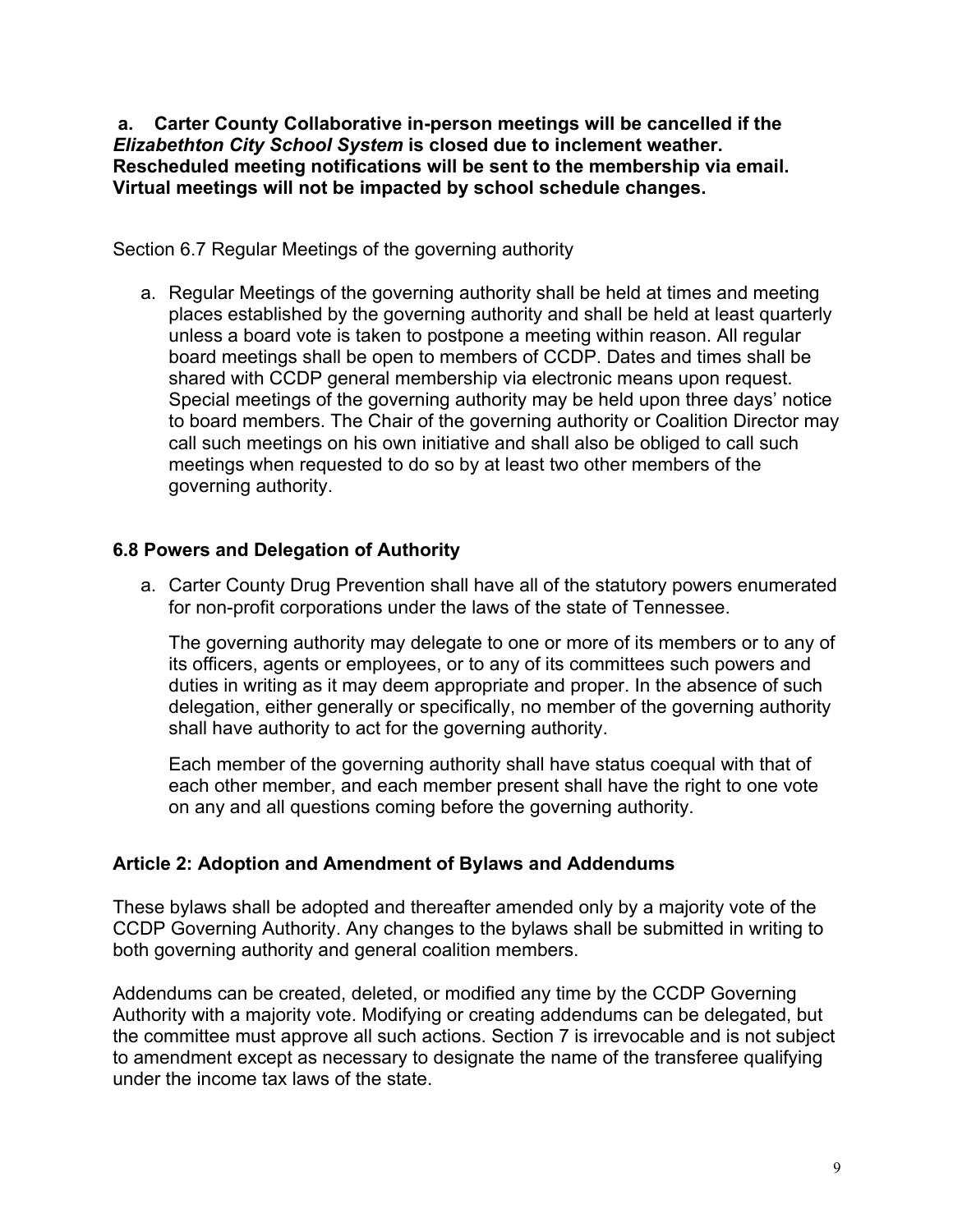### **Article 3: Dissolution Clause**

Upon termination or dissolution of the Carter County Drug Prevention, The organization to receive the assets of the Carter County Drug Prevention hereunder shall be selected by the discretion of a majority of the managing body of the Carter County Drug Prevention and if its members cannot so agree, then the recipient organization shall be selected pursuant to a verified petition in equity filed in a court of proper jurisdiction against the Carter County Drug Prevention by one (1) or more of its managing body which verified petition shall contain such statements as reasonably indicate the applicability of this section.

In the event that the court shall find that this section is applicable but that there is no qualifying organization known to it which has a charitable purpose, which, at least generally, includes a purpose similar to this corporation, then the court shall direct the distribution of its assets lawfully available for distribution to the Treasurer of Tennessee to be added to the general fund.

This provision of the bylaws is irrevocable and is not subject to amendment except as necessary to designate the name of the transferee qualifying under the income tax laws of the state.

### **Article 4: Director and Officer Indemnification**

The corporation shall indemnify any and all of its officers, members of the governing authority, or former officers or members, or any person who may have served at its request or by its election as a member or office of the corporation, against expenses actually and necessarily incurred by them in connection with the defense or settlement of any action, suit or proceeding in which they, or any of them, are made parties, or a party, by reason of being or having been members or officers of the corporation, except in relation to matters as to which any such member or officer or former director or officer or person shall be adjudged in such action, suit or proceeding to be liable for willful misconduct in the performance of duty and to such matters as shall be settled by agreement predicted on the existence of such liability. The indemnification provided hereby shall not be deemed exclusive of any other right to which anyone seeking indemnification hereunder may be entitled under any by-law, agreement, or otherwise, both as to action in his official capacity and as to action in another capacity while holding such office.

The corporation may purchase and maintain insurance on the behalf of any member, officer, agent, employee or former member or officer or other person, against any liability asserted against them and incurred by him to the extent that the corporation would have the power to indemnify him against such liability under the provisions of this Article and the law of the state.

### **Article 5: Conflict of Interest**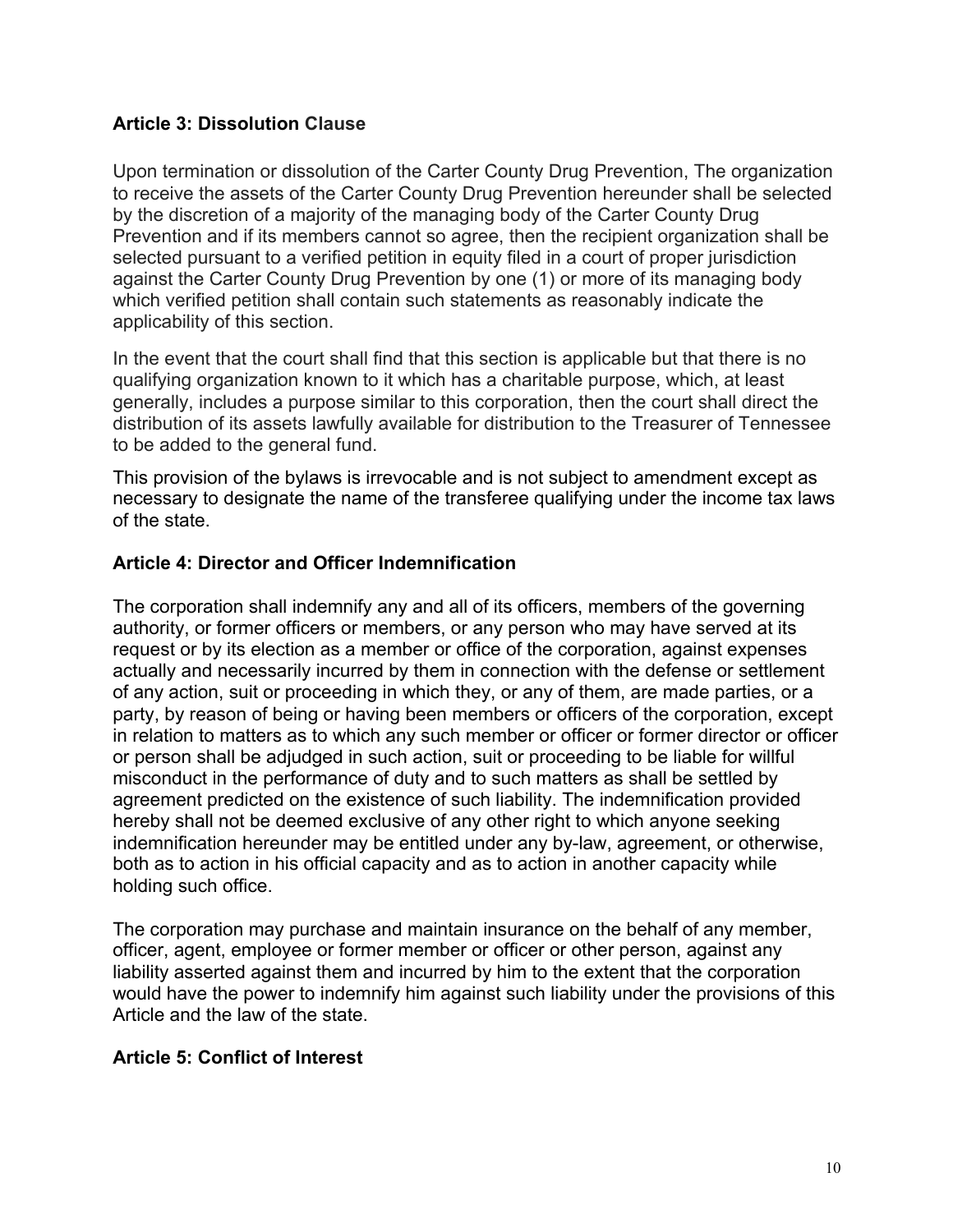No employee or Board member of Carter County Drug Prevention shall, during his/her term of employment or office enter into any relationship with any party involved directly or indirectly in Carter County Drug Prevention business in such a way that a conflict would arise between the employee or Board member's interests and the duties and policies of Carter County Drug Prevention. If a conflict or potential conflict should arise, it is the responsibility of the employee or Board member to notify the Director immediately. Employees and Board members should avoid any action which might result in or create the appearance of:

- 1. Using Carter County Drug Prevention employment/office for private gain
- 2. Giving preferential treatment to any person
- 3. Impeding Carter County Drug Prevention efficiency or economy
- 4. Losing impartiality
- 5. Making a business decision outside of official lines of authority; or
- 6. Affecting adversely the confidence of the public in the integrity of Carter County Drug Prevention

Employees desiring to enter into compensated employment in addition to their Carter County Drug Prevention employment are required to notify the Director of their intent and provide sufficient details of the intended employment so as to enable the Director to determine if a conflict of interest would exist. The Director will then issue his/her directive as to whether such additional employment is allowable. Employees who engage in additional employment without the Director's approval may be subject to disciplinary action.

Employees and Board members who knowingly conduct any activity or relationship that constitutes a conflict of interest or fail to report an inadvertent or uncertain possibility of a conflict of interest will be subject to disciplinary action, including dismissal (see Appendix B).

# **Example Conflicts of Interest**

### **1. Gifts, Entertainment and Favors.**

If an employee or director solicits or accepts, directly or indirectly, any gift, gratuity, service, favor, entertainment, lodging, transportation, loan, loan guarantee or any other item of monetary value from any person or entity that:

- a. Has, or is seeking to obtain, contractual or other business or financial relations with the Carter County Drug Prevention
- b. Has an interest that may be substantially affected by the performance or nonperformance of the employee or director's official duties.

### **Exceptions to the above include the following:**

- a. A gift given by a family member of the employee or director's immediate family or by an individual if the gift is given for a non-business purpose and is motivated by a close personal friendship and not by the position of the employee or director;
- b. Informational materials, i.e., books, articles, periodicals, audiotapes, videotapes, and/or other forms of communication;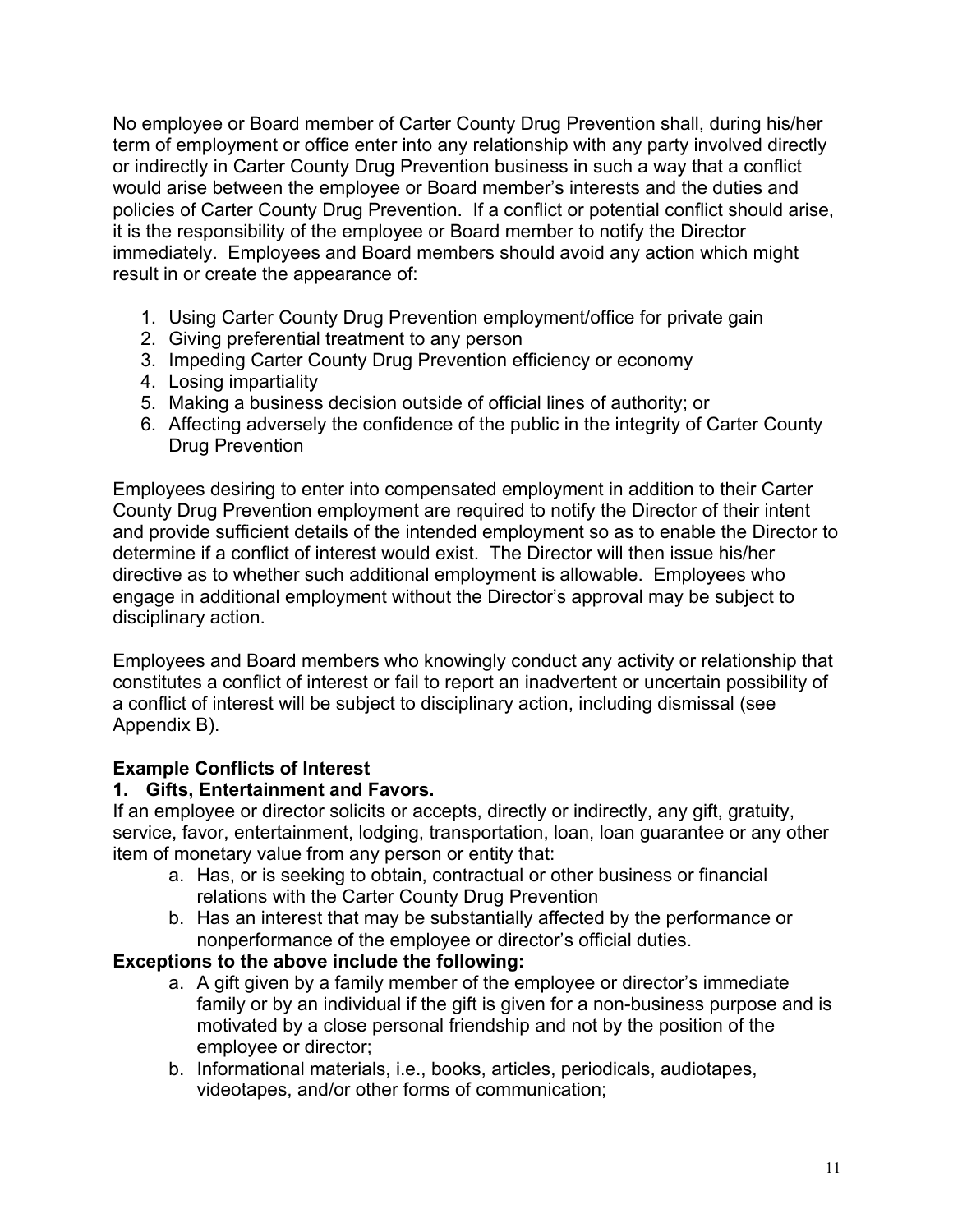- c. Sample merchandise, promotional items, and appreciation tokens, if routinely given to customers, suppliers or potential customers or suppliers or potential customers or suppliers in the ordinary course of business
- d. Unsolicited tokens, awards of appreciation, and/or bona fide awards in recognition of public service in the form of a plaque, trophy, desk item, wall memento, provided such items cannot be readily converted to cash;
- e. Food, refreshments, entertainment or beverages as a part of a meal or other event;
- f. Food, refreshments, meals, beverages and entertainment whereas the employee or director is a speaker or part of a panel discussion at a scheduled meeting of an established or recognized membership organization which has regular meetings;

# **2. Financial Interests**

- a. An employee will not participate in a vote by the Board where his or her compensation is being voted on.
- b. An employee or director shall declare any benefit, directly or indirectly, from any contractual arrangements between Carter County Drug Prevention and another Agency, unless the board has been notified and informed of the relationship and the exact benefit.
- c. In recognition of the separate careers of husbands and wives, the normal employment compensation of a spouse who is employed by Carter County Drug Prevention shall not be considered a benefit without any participation, assistances or influence by the employee; to the employee, provided employment was granted.
- d. If an employee or director has a direct or indirect financial interest that conflicts substantially, or has the appearance thereof, with such employee or director's job duties/responsibilities. Indirect financial interest in this case includes a substantial interest on the part of a parent, spouse, or minor child of the employee.

# **3. Use of Information. No employee or director shall directly or indirectly:**

- a. Use, disclose or allow the use of information obtained through such employee or director's employment/office that is not otherwise public, for the purpose of furthering the private interest or personal profit of any person, including the employee or director; or
- b. Engage in a financial transaction as a primary result of information obtained through the employee or director's employment or office.

# **4. Use of Carter County Drug Prevention Property:**

No employee or director shall use Carter County Drug Prevention facilities, equipment, personnel, or supplies for private use or gain except to the extent the use is incidental or de minimus or is lawfully available to the general public or in the course of meeting objectives related to goals or outcomes of grants or other funded requirements. Please refer to social media policy for additional guidance.

# **Procedures for Addressing a Conflict of Interest**

**1. Right to appeal to the Board.** It the employee or director disagrees with the Director's ruling on a possible conflict of interest, or if the Director is the employee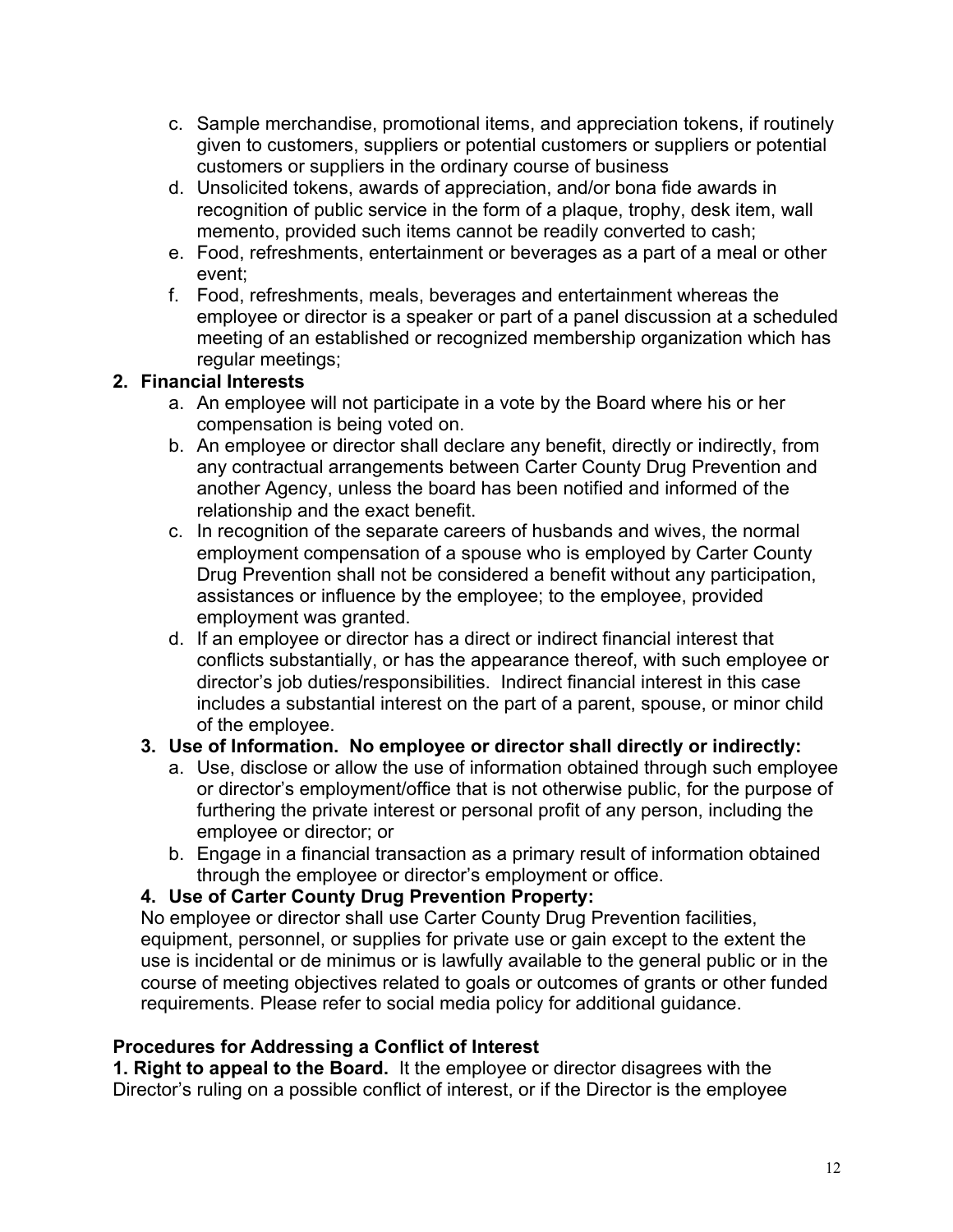affected, the employee or director may make a presentation to the Board. The employee or director must then withdraw while the Board determines whether or not a conflict of interest exists.

**2. Violations of the Conflicts of Interest Policy.** If the Board determines that a Conflict of Interest does exist, the Board will then take appropriate disciplinary and corrective action up to and including dismissal.

**3. Record of Proceedings.** Minutes of Conflict of Interest Proceedings shall include: the name(s) of person(s) who disclosed or otherwise were found to have a possible conflict of interest, the nature of the possible conflict of interest, the names of all board members who were present for discussions and votes, the content of the discussion, a record of any votes taken, and a description of prescribed actions or resolutions.

# **Article 6: Whistleblower Policy**

Carter County Drug Prevention requires Directors, members of the governing authority and employees to observe high standards of business and personal ethics in the conduct of their duties and responsibilities. As employees and representatives of the Carter County Drug Prevention, honesty and integrity must be practiced in fulfilling all responsibilities, while assuring compliance with all applicable laws and regulations.

It is the responsibility of all staff or member of the coalition's governing authority to comply with the policies and procedures and to report violations or suspected violations in accordance with this Whistleblower Policy. No staff or member of the coalition's governing authority who in good faith reports a violation of policies and procedures shall suffer harassment, retaliation, or adverse employment consequence. An employee who retaliates against someone who has reported a violation in good faith is subject to discipline up to and including termination of employment. This Whistleblower Policy is intended to encourage and enable employees and others to raise serious concerns within the Carter County Drug Prevention prior to seeking outside resolution.

Carter County Drug Prevention maintains an open-door policy and suggests that employees share their questions, concerns, suggestions or complaints with someone who can address them properly. In most cases, an employee's immediate supervisor is in the best position to address an area of concern. However, if you are not comfortable speaking with your supervisor or you are not satisfied with your supervisor's response, you are encouraged to speak with someone in management whom you are comfortable in approaching. Supervisors and managers are required to report suspected violations to Carter County Drug Prevention's Compliance Officer (Governing Authority Vice-Chair), who has specific and exclusive responsibility to investigate all reported violations. For suspected fraud, or when you are not satisfied or uncomfortable with following Carter County Drug Prevention's open-door policy, individuals should contact Carter County Drug Prevention's Compliance Officer directly.

Carter County Drug Prevention's Compliance Officer is responsible for investigating and resolving all reported complaints and allegations concerning violations, at their